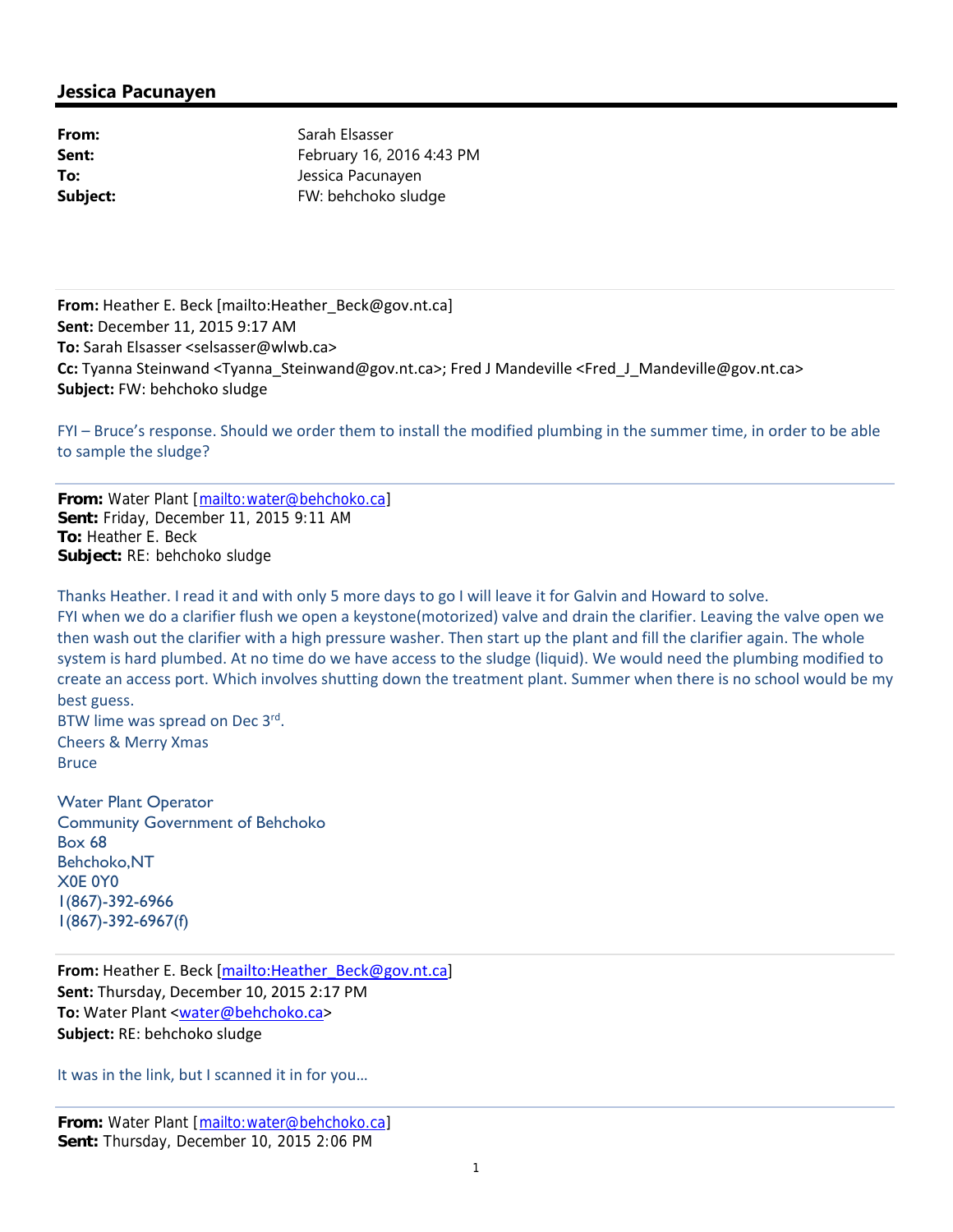**To:** Heather E. Beck **Subject:** RE: behchoko sludge

What letter?

Water Plant Operator Community Government of Behchoko Box 68 Behchoko,NT X0E 0Y0 1(867)-392-6966 1(867)-392-6967(f)

**From:** Heather E. Beck [mailto:Heather\_Beck@gov.nt.ca] **Sent:** Thursday, December 10, 2015 1:14 PM **To:** water@behchoko.ca **Cc:** Sarah Elsasser (selsasser@wlwb.ca) <selsasser@wlwb.ca>; Fred J Mandeville <Fred\_J\_Mandeville@gov.nt.ca>; Tyanna Steinwand <Tyanna\_Steinwand@gov.nt.ca> **Subject:** FW: behchoko sludge

Hey there Bruce,

What do you think about this? According to this letter the sludge can be sampled when you do a clean out of the system – is this possible? Please advise. Thanks.

*Heather Beck*  Water Resource Officer North Slave Region; Water Division Department of Environment and Natural Resources Government of the Northwest Territories P.O. Box 2668 l Yellowknife, NT l X1A 2P9 Tel: 1‐867‐873‐7476 l Cell: 1‐867‐445‐3208 l Fax: 1‐867‐873‐6230 www.enr.gov.nt.ca



This message is intended for the use of the individual or entity to which it is addressed and may contain information that is privileged, confidential and exempt from disclosure under applicable law. If the reader of this message is not the intended recipient, or the employee or agent responsible for delivering the message to the intended recipient, you are hereby notified that any dissemination, distribution or copying of this communication is strictly prohibited. If you have received this communication in error, please delete it immediately and notify us by telephone. Thank you.

**From:** Sarah Elsasser [mailto:selsasser@wlwb.ca] **Sent:** Friday, December 04, 2015 4:32 PM **To:** Heather E. Beck **Subject:** RE: behchoko sludge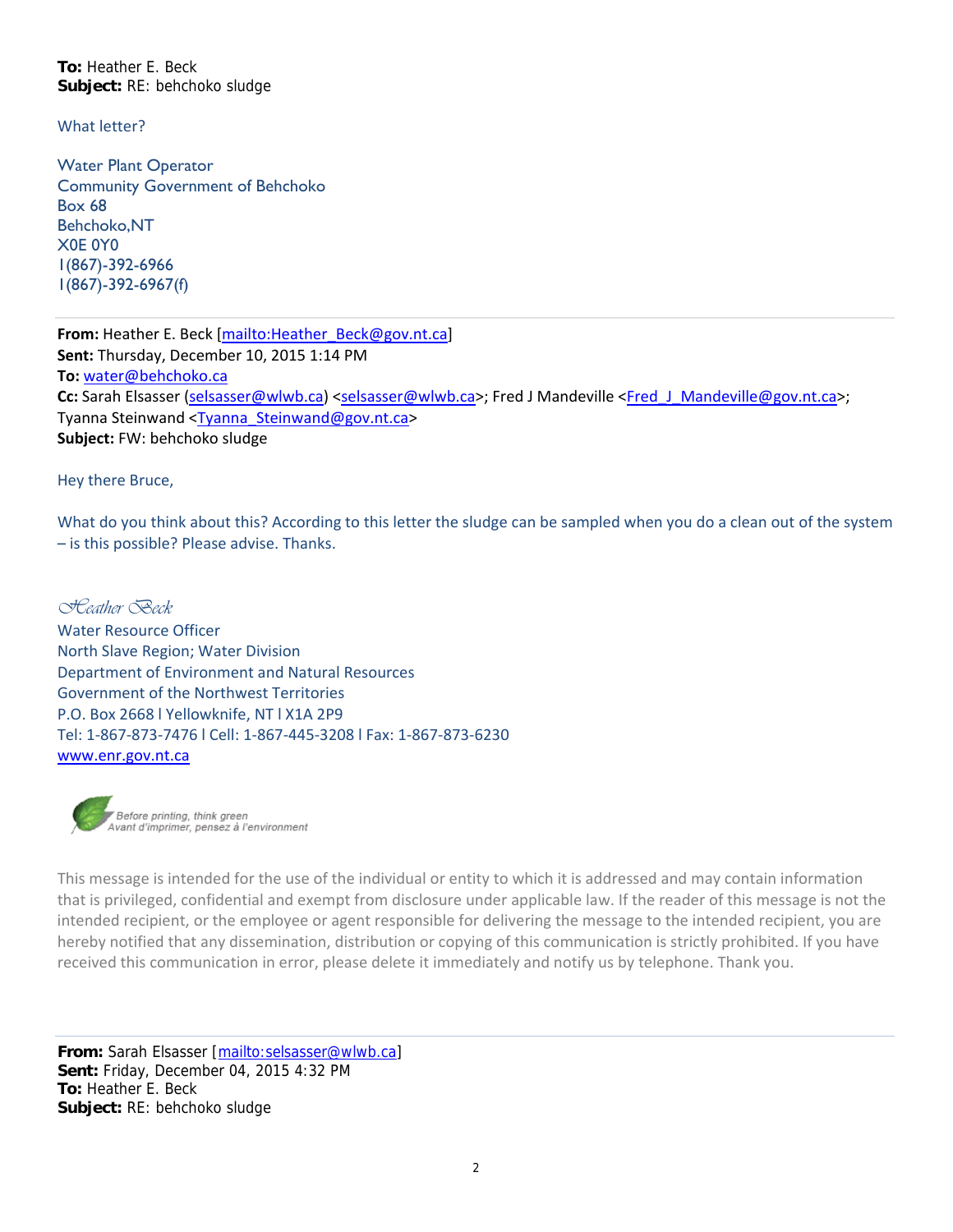## Hi Heather,

I have been digging into this a bit. This condition was put into the water licence based on feedback from the CGB and consultant.

See page 2 of their response during the renewal proceeding: http://www.mvlwb.ca/Boards/WLWB/Registry/2014/W2014L3‐0002/W2014L3‐0002%20‐%20Behchoko%20‐ %20WLWB%20Information%20Requests%20from%20Technical%20Session%20-%20CGB%20Response%20-%20Jul%2030\_14.pdf

Was the consultant mistaken? Is CGB sure that they can't get the sludge sample?

If they absolutely cannot, this condition will continue to be unsatisfied. CGB could apply to amend their Licence. In order to consider amending this condition, the Board would need an application from CGB to amend their licence. A Type A water licence amendment would have to undergo a formal proceeding, possibly including a public hearing, and approval by the Minister.

### Sarah

**From:** Sarah Elsasser **Sent:** November 19, 2015 10:46 AM **To:** 'Heather E. Beck' <Heather\_Beck@gov.nt.ca> **Subject:** RE: behchoko sludge

Ok. We will figure things out from our end and get back to you. please let him know not to make any changes until he hears from us! Thanks!

**From:** Heather E. Beck [mailto:Heather\_Beck@gov.nt.ca] **Sent:** November 19, 2015 9:10 AM **To:** Sarah Elsasser <selsasser@wlwb.ca> **Subject:** RE: behchoko sludge

### Good morning,

He said that it feeds directly into the sewage system and goes to the lagoon.

#### **Heather**

**From:** Sarah Elsasser [mailto:selsasser@wlwb.ca] **Sent:** Wednesday, November 18, 2015 3:05 PM **To:** Heather E. Beck **Subject:** RE: behchoko sludge

### Hi Heather,

Where does the sludge from Edzo treatment go?

Sarah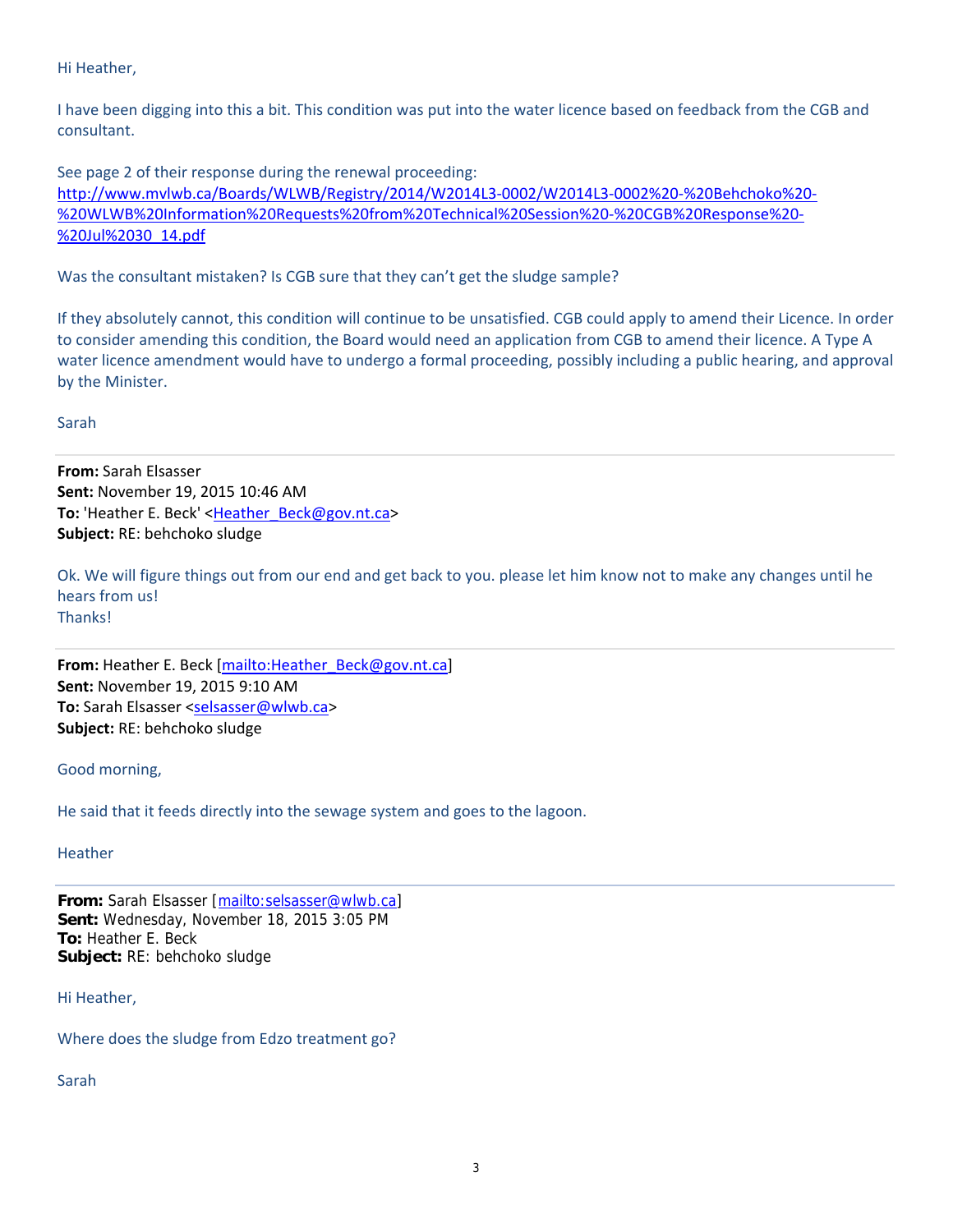**From:** Heather E. Beck [mailto:Heather\_Beck@gov.nt.ca] **Sent:** November 9, 2015 10:44 AM **To:** Water Plant <water@behchoko.ca> Cc: Sarah Elsasser <selsasser@wlwb.ca>; Tyanna Steinwand <Tyanna\_Steinwand@gov.nt.ca> **Subject:** RE: behchoko sludge

## Good morning,

I am not sure if they are aware of this or not, I wasn't. I am cc'ing Sarah to make her aware that this is a hardship and to see what her thoughts are on this. Tyanna and I are thinking about going in again tomorrow to inspect the work done on the Edzo lagoon and the force‐main spill from last week.

Heather

**From:** Water Plant [mailto:water@behchoko.ca] **Sent:** Monday, November 09, 2015 10:35 AM **To:** Heather E. Beck **Subject:** RE: behchoko sludge

Oh oh. This may be a real problem. Edzo plant is hard plumbed into the sewer system. We do not have a "sludge tank" or access ports. Does the Board realize they are forcing us to make major modifications to the Edzo plant ?

Water Plant Operator Community Government of Behchoko Box 68 Behchoko,NT X0E 0Y0 1(867)-392-6966 1(867)-392-6967(f)

**From:** Heather E. Beck [mailto:Heather\_Beck@gov.nt.ca] **Sent:** Thursday, November 05, 2015 4:06 PM **To:** water@behchoko.ca **Cc:** Tyanna Steinwand <Tyanna\_Steinwand@gov.nt.ca> **Subject:** FW: behchoko sludge

Tyanna looked up what it says in the license. Sorry about the non‐communication. I didn't know the requirements and was not on the case until Nahum left.

**From:** Tyanna Steinwand **Sent:** Thursday, November 05, 2015 4:01 PM **To:** Heather E. Beck **Subject:** behchoko sludge

From the license:

Part D 13. The Licensee shall submit to the Board, for approval, characterizations of the sludge from the Rae Water Treatment Plant and the Edzo Water Treatment Plant. Each characterization shall contain the information set out in Schedule 2.

Schedule 2